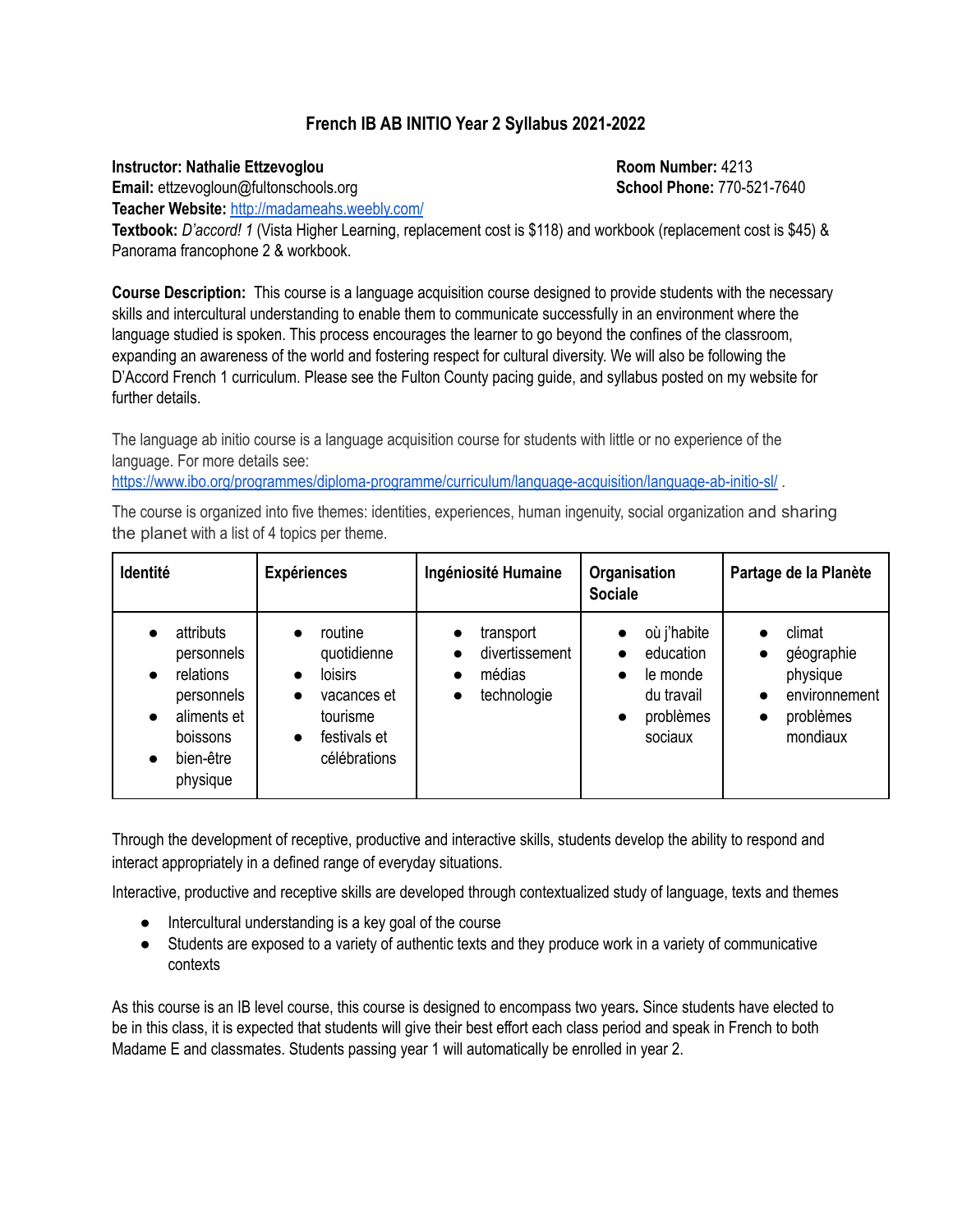#### **IB French Language AB INITIO Objectives:**

At the end of this course students are expected to demonstrate the ability to:

- communicate clearly and effectively in a range of situations
- understand and use accurately oral and written forms of the language that are commonly encountered in a range of situations
- understand and use a range of vocabulary in common usage
- select a register that is generally appropriate to the situation
- express ideas with general clarity and some fluency
- structure arguments in a generally clear, coherent and convincing way
- understand and respond appropriately to written and spoken material of average difficulty
- assess some subtleties of the language in a range of forms, styles, and registers
- show an awareness of and sensitivity to, some elements of the cultures related to the language studied

## **Students will be assessed both externally and internally this year.**

**\*USE OF TARGET LANGUAGE IN CLASS:** The class will be conducted in the target language. Students should not expect that their instructor will teach in English or translate for them. Understanding in this context will emerge gradually as the semester progresses, particularly if students are regularly present in class, prepare the material ahead of time, and complete all assignments in a timely manner, as instructed by the teacher, and in accordance with the guidelines in this syllabus. Your instructor will focus mainly on activities fostering communication.

**\*ATTENDANCE/CLASS PARTICIPATION:** Regular attendance is essential for the development of language skills. Class time may be one of the only times that you will be exposed to human interaction in the target language—a major source of language acquisition. Learning a foreign language is not like other subjects where you may miss classes and still be able to catch up or study several chapters the night before an exam. Learning a foreign language largely means developing skills. Regular or daily practice is essential for the material to sink in and for your new language skills to develop. So, if you are absent or fail to complete the course assignments, you will not have enough time to absorb the information and develop the necessary skills, and your grade will reflect it. Your success in this course depends completely on how much you, the student, commit yourself to keeping up with assignments and class progression. Failure to attend class on a regular basis and to meet assignment deadlines will exponentially increase the level of difficulty of the course work. If things are not coming together, even after devoting the necessary time, always talk to your instructor for advice. Do not wait until late in the semester to address your concerns. At that time, very little can be done to help you.

**Please view this link for the AHS Common Syllabus[:https://bit.ly/CommonSyllabus21](https://bit.ly/CommonSyllabus21) . Here you will read about AHS's policies regarding homework assignments, final exams, academic honesty, grading scale, Infinite Campus, R.I.S.E/Recovery, communication with faculty, and the lost/damaged book policy.**

**Lost/damaged book policy**: Students are financially responsible for all books issued by Alpharetta High School. Textbooks may not be left in classrooms, and teachers are not responsible for students' books once books have been issued to the student. The copy issued to the student must be turned in at the end of the course. Students will not receive credit for turning in another student's book, and students may not turn in replacement books. The cost of replacement will be assigned to any student that fails to turn in the exact book she/he was issued and/or to any student that turns in a damaged book. If a student is issued a damaged book (i.e. broken binding, torn pages, water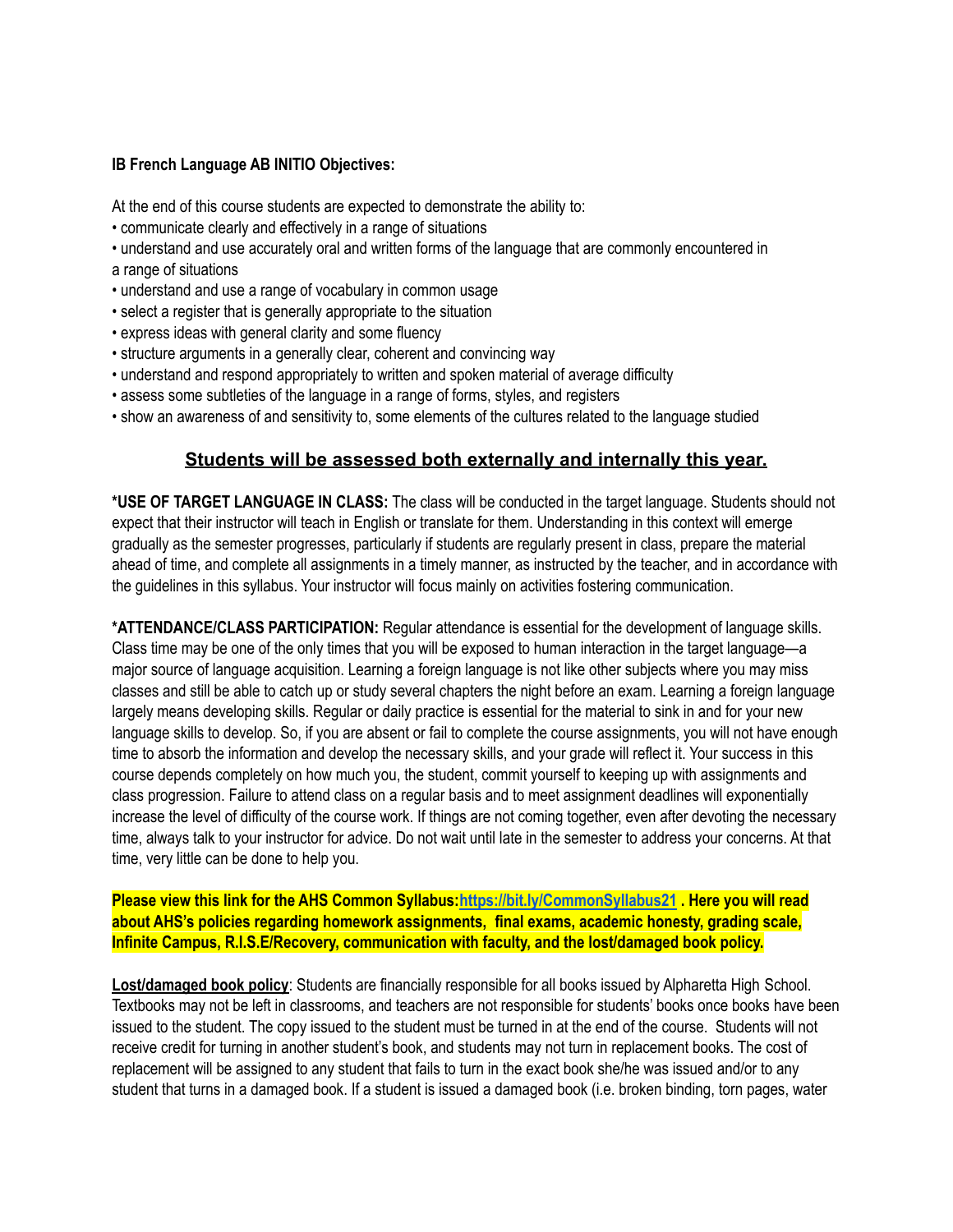damage, writing, etc…), then the book must be brought to room 1330 for a replacement book or to document the damage. There is a two-week grace period for students to document damage before the student will be held accountable.

## **WL HONOR CODE**:

In addition to AHS Honor Code policy, all students in a World Language class should be aware that the use of Google translate, or any other translation assistance (computer or human), on any WL assignment or assessment, or is considered an honor code violation. Students are expected to submit work that is reflective of their own capabilities and demonstrates their use of what has been learned in class. Copying someone else's work (from Google Translate, a computer app or device, another student, or someone that speaks the language) are expressly prohibited. Teachers will state when students are permitted to use Word Reference, dictionaries, or other sources for assistance and to what extent they may use these. In the absence of these explicit permissions, students are expected to submit work according to the WL Honor Code policy.

**RISE Day for World Language**: Friday from 7:50-8:15. Please fill out the form on Madame E's desk.

- 1. It is recommended that students with a grade of 74 or lower come to RISE, but it is not required
- 2. It is not required for students to attend RISE in order to do Recovery (again, it is recommended)

**Grading Scale:** Letter grades will be assigned according to Fulton County's approved grading scale, which is as follows: A—100-90, B—89-80, C—79-70, F—69-0. Honors points are added by the county at the end of each semester. Additional information can be found in the Handbook for Students and Parents, pages 64-65.

Deviations may be necessary, but will be communicated in advance by me.

| Category        | Weight | Description        | 1st 9 weeks                                    | 2nd 9 weeks                                          |
|-----------------|--------|--------------------|------------------------------------------------|------------------------------------------------------|
| <b>MAJOR</b>    | 50%    | PBA's              | 1 (speaking or written)                        | 2 (1 speaking and 1 written)                         |
|                 |        | <b>Tests</b>       | 2 (1 listening and 1 reading)                  | 2 (1 listening and 1 reading)                        |
|                 |        |                    |                                                | 1 Project (per semester (could<br>be a presentation) |
| <b>MINOR</b>    | 40%    | quizzes            | 3-4 (2 listening & 2 writing/reading)          | 3-4 (2 listening & 2<br>writing/reading)             |
| <b>PRACTICE</b> | 10%    | homework/classwork | on average, 1 per 2 weeks (either<br>HW or CW) | on average, 1 per 2 weeks<br>(either HW or CW)       |

● Zeros will be used to reflect an earned 0% while "M" stands for missing. If the student does not make up an assignment/assessment by the required deadlines, the M will stand and will not be changed.